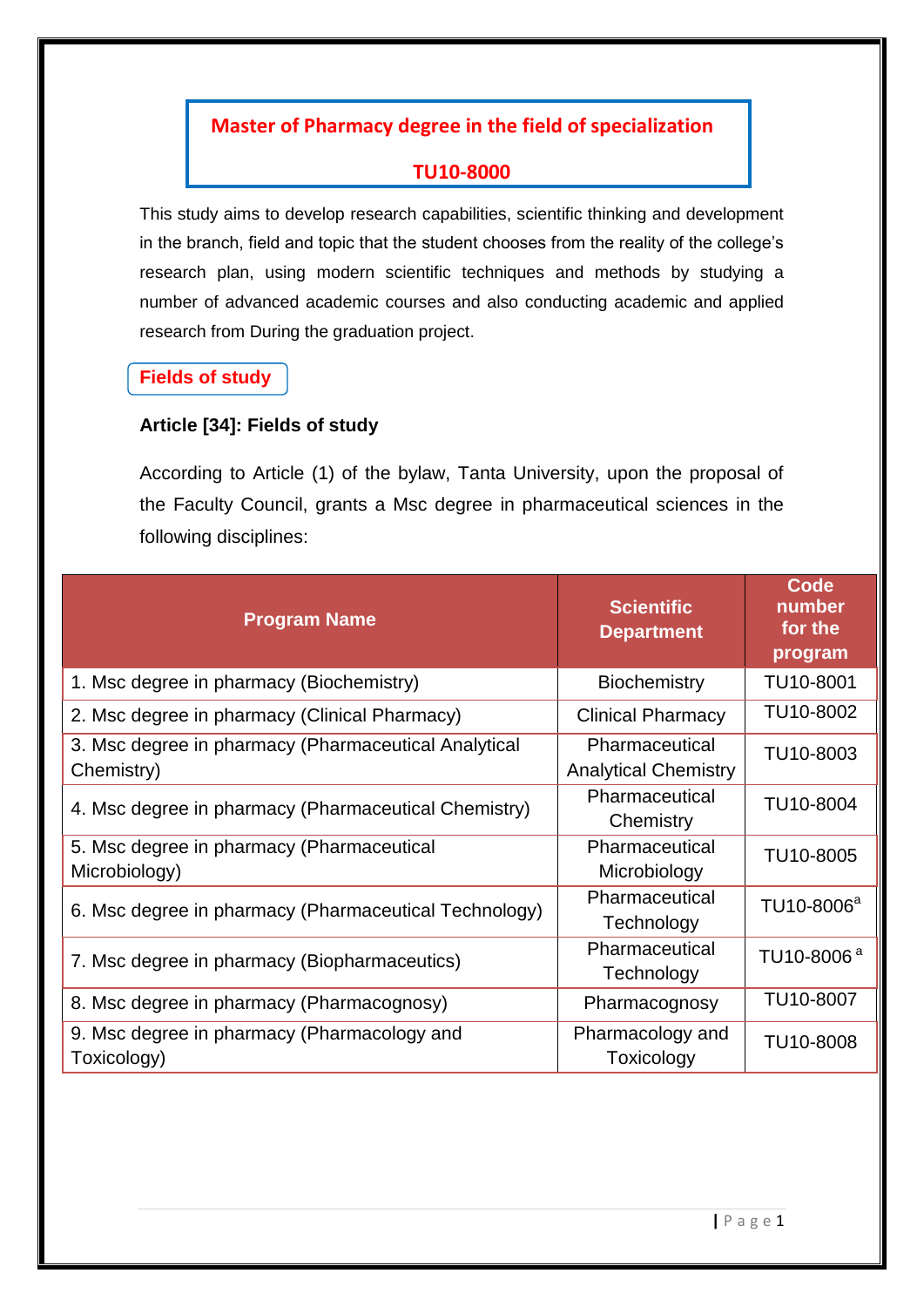## **Registration rules:**

The student must be registered for a Msc degree, in addition to the conditions set forth in Article (7) following:

1. The student must have a Bsc degree in pharmaceutical sciences or a Bsc degree in pharmacy from one of the Faculties of Pharmacy of Egyptian Universities or any other scientific institute recognized by the Supreme Council of Universities in addition to a very good grade at least in the course or average of the specialty courses specified by the relevant department council

## **Study Duration:**

- A. The minimum limit for granting a Msc degree is a year and a half (eighteen months) from the date of the university's Graduate Studies Council approval of the registration.
- B. The maximum limit for awarding a Msc degree is five Gregorian years from the date of registration, taking into account the cases of suspension of registration, and it is permissible to extend the registration to a maximum of two years in the Gregorian calendar based on a report from the principal supervisor and approval of the relevant department council, the Graduate Studies and Research Committee, the College Board and the approval of University Graduate Studies and Research Council.
- C. In order for the Msc thesis to be registered, no more than five years have passed since the student passed the exams for the preliminary study for the master's courses.

## **Study Program:**

- A. The total number of credit hours to obtain a Msc degree is at least 60 credit hours, including courses and thesis.
- B. The student studies courses of at least 30 credit hours determined by the faculty council based on the proposal of the relevant department council of postgraduate courses from code (8000) including compulsory general courses (11 credit hours) from the college requirements and specialized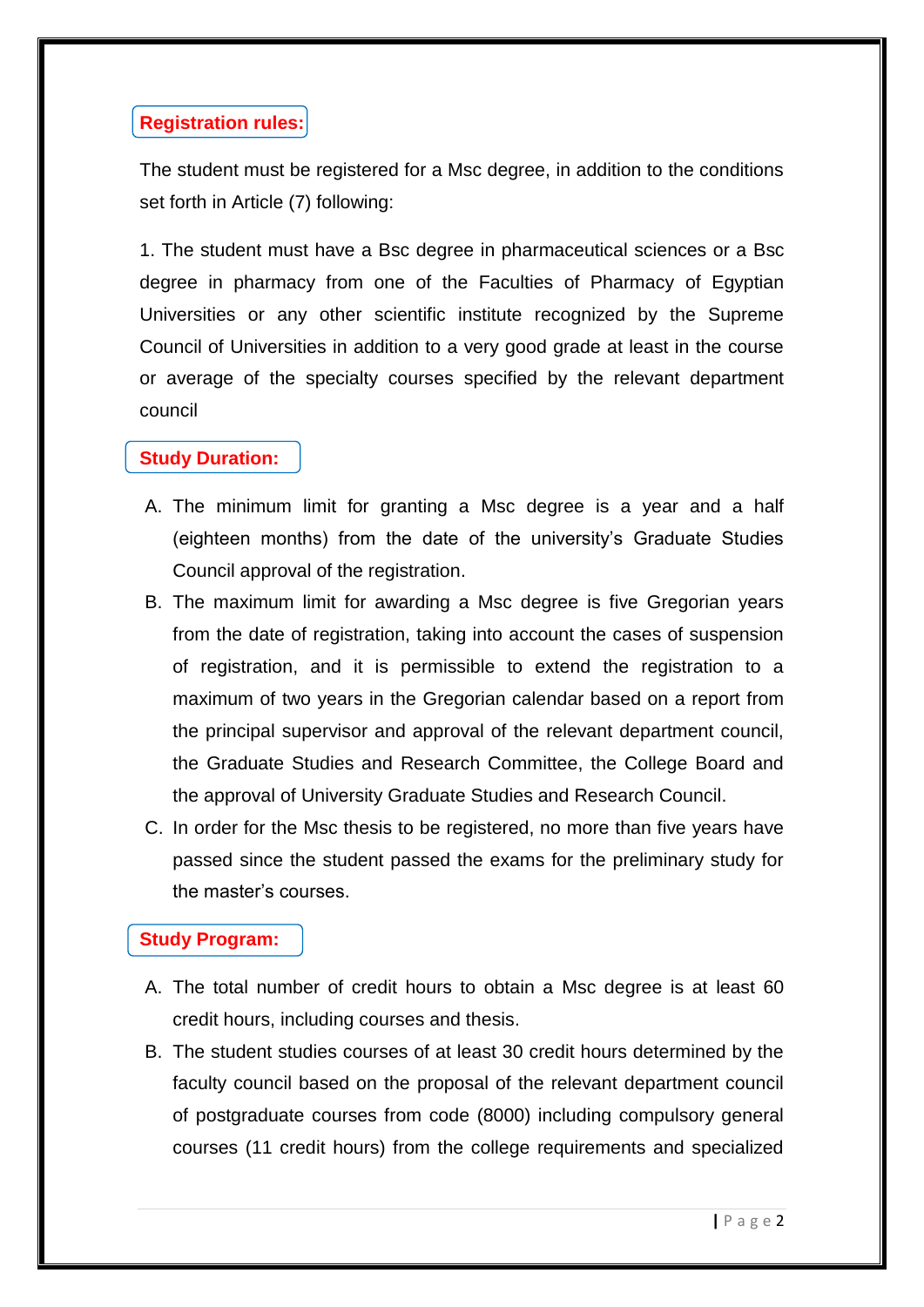courses (19 credit hours, including one credit hour For a scientific symposium or research project).

- C. The tables shown in Appendix No. (3) show the courses taught in the premasters period and the number of hours allocated to each course. The College Board determines, based on the proposal of the relevant department boards, the topics to be studied in each course.
- D. The student conducts a research on a subject specified by the principal supervisor and is estimated for him as a minimum of 22 credit hours and is approved by the relevant department council, the Graduate Studies and Research Committee and the College Board. To register a number of credit hours required each semester.

### **Thesis Supervision:**

- A. In addition to the provisions of Article (20), at the end of each academic year, supervisors submit a report to the relevant department council about the student's progress in his studies.
- B. The College Council has the right to amend the Supervision Committee by raising or adding, or both, based on the suggestion of the principal supervisor and the approval of the relevant department council and the Graduate Studies and Research Committee, without contradicting Article (20) of the bylaw.
- C. In the event that one of the supervisors is seconded or traveled abroad for a period exceeding the Gregorian year, the College Board may leave the Supervision Committee as it is, add a member to the Supervision Committee, or raise the name of the supervisor who was loaned or traveled abroad if he has not been supervising the thesis for at least one year And that is based on the proposal of the relevant department council and the approval of the Graduate Studies and Research Committee, without contradicting Article (20) of the bylaw.

#### **Degree Awarding Rules:**

The University Council, subject to the approval of the College Board and upon the recommendation of the relevant Department Council and the Graduate